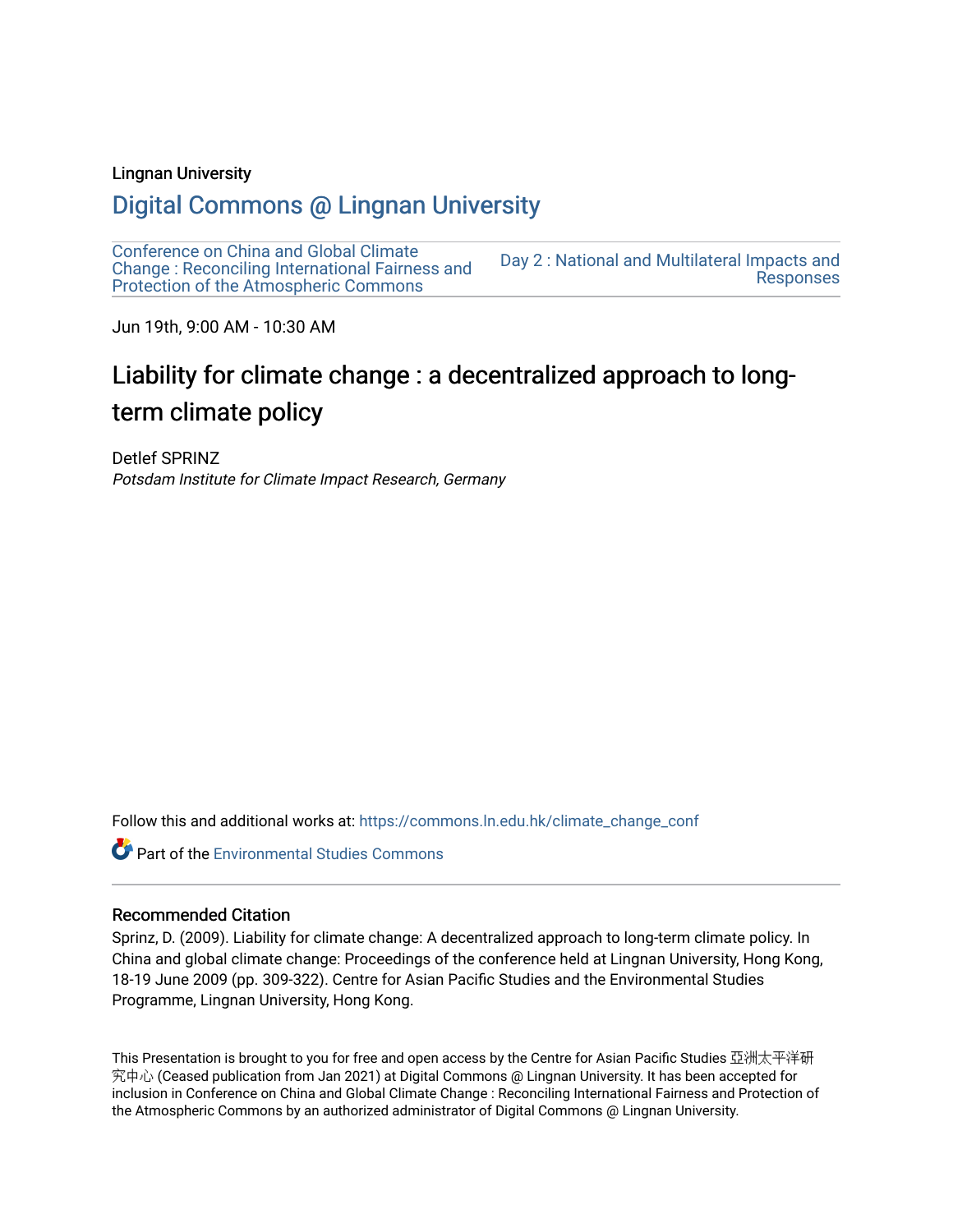# **Liability for Climate Change: A Decentralized Approach to Long-Term Climate Policy**  Detlef Sprinz<sup>1</sup>

#### **Abstract**

An international agreement on deep emission reductions is unlikely to materialize in the near future. What can be done if we wish to further an ambitious long-term climate policy goal? This article proposes a liability system that starts with at least one frontrunner and allows itself to be taken to court for the damages related to its emissions. Such a system will be fully upscalable to larger liability pools, and allows the rule of law to prevent dangerous climate change to a reasonable degree. Furthermore, I suggest strict proportionality as a distributional rule to provide powerful incentives to mitigate emissions. In order to limit the challenge of time inconsistency, we need one actor to serve as the frontrunner. The EU can credibly serve this function if it chooses to do so; alternate frontrunners are welcome to join or build their own liability fund(s). Since all four components (ambitious benchmark, liability system, distributional rule, and prevention of time inconsistency) reinforce each other, it appears to be prudent to believe that we can make substantial headway towards achieving a low greenhouse gas future by the end of the century without having to rewrite politics as we know it.

#### **1 The Challenge**

1

The Kyoto Protocol to the UN Framework Convention on Climate Change (UNFCCC) mandates ratifying industrialized countries to undertake emission reductions during 2008- 2012. Given recently agreed upon scientific evidence as reflected in the Fourth Assessment Report of the Intergovernmental Panel on Climate Change (Intergovernmental Panel on Climate Change 2007a), it appears to be wise to halve anthropogenic emissions of greenhouse gases (GHG) until 2050 (German Advisory Council on Global Change 2008) and to go for a low greenhouse gas economy by the end of the  $21<sup>st</sup>$  century. Among the major emitters, only the EU shows willingness to pursue such a challenge. An international agreement on deep emission reductions is unlikely to materialize in the near future. What can be done if we wish to further an ambitious long-term climate policy goal? This article proposes a liability system that starts with at least one frontrunner and allows itself to be taken to court for the damages related to its emissions. Such a system will be fully upscalable to larger liability pools, and allows the rule of law to prevent dangerous climate change to a reasonable degree. Furthermore, I suggest strict proportionality as a distributional rule to provide powerful incentives to mitigate emissions. In order to limit the challenge of time inconsistency, we need one actor to serve as the frontrunner. The EU can credibly serve this function if it chooses to do so; alternate frontrunners are welcome to join or build their own liability fund(s). Since all four components (ambitious benchmark, liability system, distributional rule, and prevention of time inconsistency) reinforce each other, it appears to be prudent to believe that we can make substantial headway towards achieving a low-GHG future by the end of the century without having to rewrite politics as we know it.

The paper is structured as follows. In the second section, I briefly show why climate change is a challenging long-term policy problem and why hopes for a "global deal" (e.g., Stern 2008) within the near future may be overly optimistic. In the third section, I introduce the fourfold architecture of what is needed, incl. a guidepost for a long-term target, the setup of a liability system, the distributional rule for liability and awards, as well as how to get it

<sup>&</sup>lt;sup>1</sup> PIK – Potsdam Institute for Climate Impact Research, PO Box 60 12 03, 14412 Potsdam, Germany, Tel.: +49 (331) 288-2555, Fax: +49 (331) 288-2540, email: dsprinz@pik-potsdam.de, www.sprinz.org , © Detlef Sprinz, 2009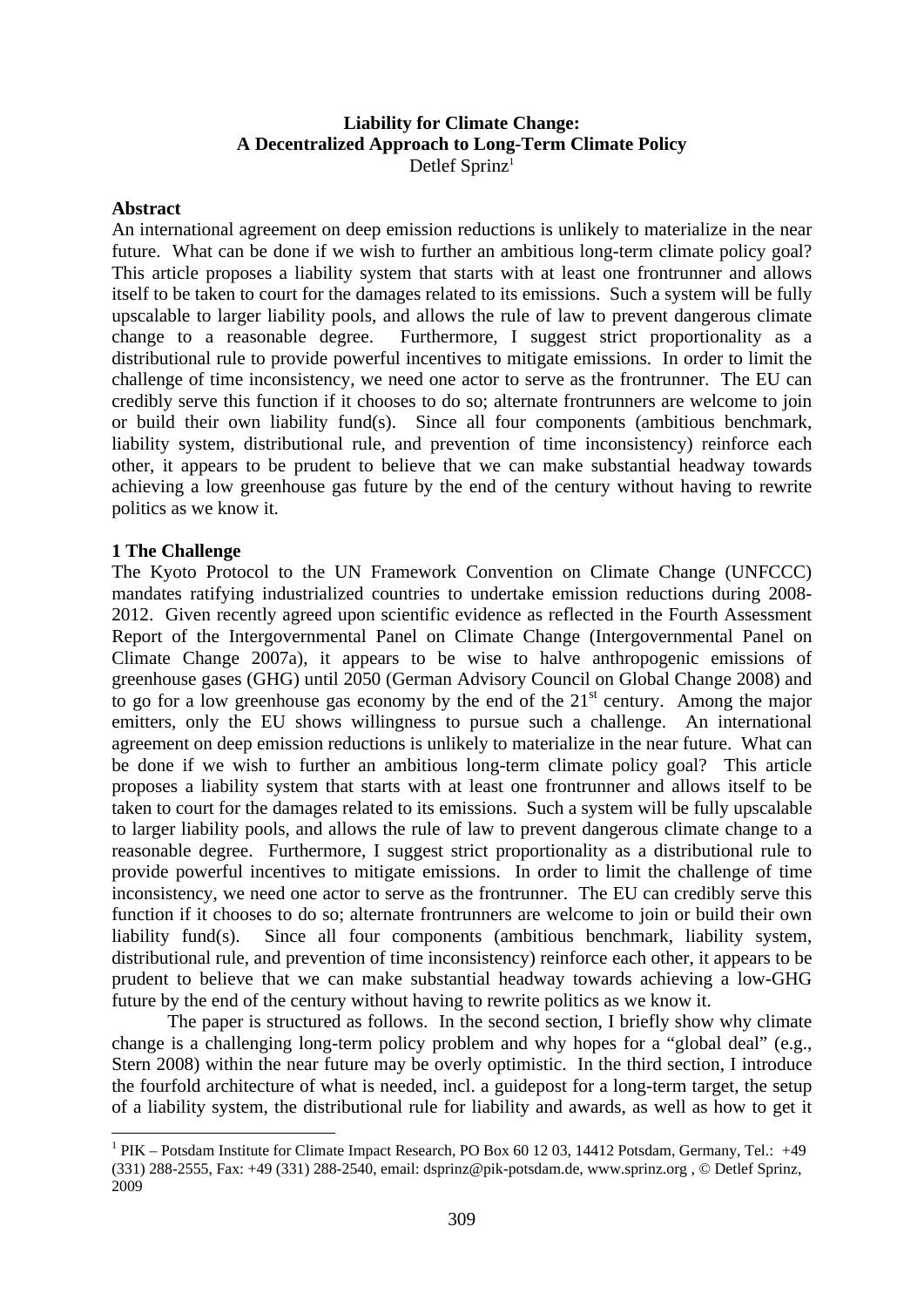started by overcoming the time inconsistency problem. A response system based on this fourfold architecture will raise legitimate doubts among policy practitioners and academics alike. In response, the fourth section is geared towards proposing a range of practical finetuning of the liability system. The architecture proposed will never be able to solve the challenge of preventing dangerous climate change by itself, yet the concluding section will highlight the central advantages of the proposed scheme which requires comparatively little international agreement and relies on decentralized enforcement for a transition to a low-GHG future.

#### **2 Why Responding to Long-term Climate Change is Difficult**<sup>2</sup>

Governing climate change is not a trivial problem. It encompasses a range of challenges, including generic ones such as intergenerational, distributional, informational, and time inconsistency issues. Superimposed on this are domestic policy problems and the challenge of international cooperation. Given that any of these challenges is not trivial to solve, we should not expect to simultaneously solve all of them as well as the interactions among them.

Adverse impacts from climate change are likely to grow over time (Intergovernmental Panel on Climate Change 2007b). Much of the atmospheric changes have been set in motion by present and past generations, but given current trends, we are unlikely to immediately switch to a low-GHG economy. The benefits of a low-GHG economy are likely to be felt by future generations, thereby not offering present generations the positive rewards of an investment into a low-GHG economy. We thus face an *intergenerational* problem. In addition, we are confronted with the distributional issue between industrialized and some industrializing countries – the latter wishing to keep open the option to substantively increase their GHG emissions as part of their development process. Furthermore, present generations may not believe that future generations will share their preferences for a low-GHG future, thereby creating an incentive not to invest now into a GHG-frugal future. It is difficult for present generations to bind future ones; and for future generations, it is difficult to bind present ones. We therefore face *time inconsistency* problems in terms of rule adherence, and the expectations mechanisms favors moral hazard among the present generation. This aspect is devoid of any aspect of lobbying for the status quo in order to pursue industrial policy, defend current markets, or favor particular groups in society.

Partially cutting across this set of challenges are the domestic politics and international cooperation issues. Put briefly, even the best internationally agreed plan can be pulled apart by the push-and-pull of everyday politics and the eagerness of most leaders to appeal to particular constituencies in return for their vote. As climate changes may often not be as high a priority item as food security for the near future (although it may very well be the case for long-term food security), requests for improving social security for particular constituents, or dealing with the next budgetary crisis, we should expect an imperfect domestic climate policy in most countries – especially if we are interested in long-term climate policy. Furthermore, the transition to a low-GHG world economy requires open or tacit collusion among the top 10 to 20 emitting countries and to a lesser degree collusion by countries embarking on adaptation (Sprinz 2001, 272-276). Based on past observations, including the Kyoto Protocol, we are unlikely to see the replication of the relative success of the efforts to reduce stratospheric ozone-depleting substances under the Montreal Protocol as well as successor agreements. It would indeed be a rare feat to see the world manage a couple of percents of world GDP collectively and harmoniously over a century for the sake of protecting planet Earth. Even the World Trade Organization is characterized by sufficient

 $2$  Hovi et al. (forthcoming) provide an in-depth treatment of time inconsistency, domestic politics, and international anarchy in the context of global climate change policy.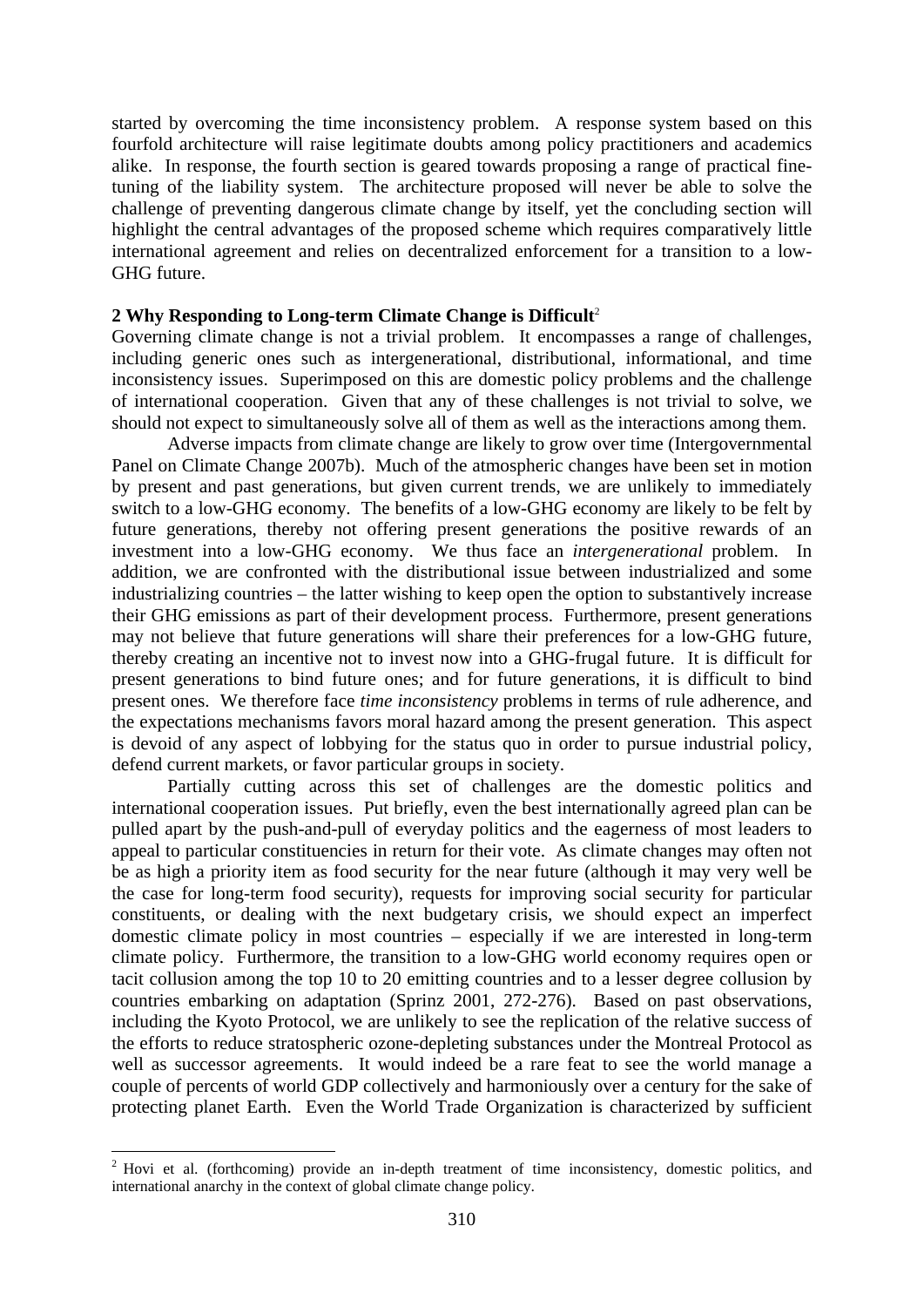difficulty to promulgate a world of perfect international trading. Not even common markets, such as the EU, would claim this privilege. We should not expect global climate policy to easily beat well-oiled regulatory institutions such as the EU or the GATT/WTO system. The negotiations about a post-2012 climate order appear to have arrived at some stage of uncertainty or crisis. But crisis also implies opportunities, and this article sketches the outline of a strategy that circumvents a range of the problems mentioned above.

#### **3 A Fourfold Architecture**

The architecture proposed consists of four components. First, we need an ultimate goal that gives some operational meaning to the ultimate objective of the UNFCCC (United Nations 1992, Article 2). Second, I propose a liability system that compensates for damages caused by anthropogenic climate change. Third, awards through the liability system necessitate a distributional structure. I propose that strict proportionality of shares in the causing agents should guide proportionality in awards. And fourth, such a system has to come into existence by overcoming aspects of time inconsistency. I suggest that a leading actor, such as the EU or others, could set a liability system in motion that might evolve and mature over time.

First, a benchmark is needed to establish liability. At a minimum, a positive price for GHG emissions should prevail. The Kyoto Protocol succeeded in creating the difficult-torevert belief that there will be a positive price for carbon now as well as in the foreseeable future. The governance structure of the Kyoto Protocol essentially displays all the problems described briefly in Section 2. Therefore, it is difficult to imagine that the present Kyoto architecture by itself – rather than different factors – will serve as a self-propelling and energetic incubator for a transition to a low-GHG future. A positive price for carbon or GHG emissions is, however, not sufficient. Only an ambitious long-term target can serve as a benchmark, and only the impacts caused by *deviations* from the (counterfactual) benchmark can serve as grounds for liability for "residual damage," (Verheyen 2005), i.e., damages not prevented by mitigation or adaptation.

In effect, the UNFCCC stipulates such a benchmark:

The ultimate objective of this Convention and any related legal instruments that the Conference of the Parties may adopt is to achieve, in accordance with the relevant provisions of the Convention, stabilization of greenhouse gas concentrations in the atmosphere at a level that would prevent dangerous anthropogenic interference with the climate system. Such a level should be achieved within a time-frame sufficient to allow ecosystems to adapt naturally to climate change, to ensure that food production is not threatened and to enable economic development to proceed in a sustainable manner (United Nations 1992, Article 2).

 Interpreting this objective is a non-trivial undertaking (Ott et al. 2004). In practical terms, there is no universal agreement what this goal means and whether countries can be held accountable to fully contribute to achieving it. A voluntarily erected liability system actually does not necessitate universal agreement on Article 2, but it needs an ambitious benchmark to establish that residual damages should be avoided and otherwise be compensated. An ambitious goal such as a 2 degrees Celsius temperature change as compared to pre-industrial periods<sup>3</sup> or a 450ppm carbon equivalent goal may serve this purpose. There is *no* need for universal support for such a goal in legal form, just a broadly held belief that such an ambitious goal would be in line with Article 2 of the UNFCCC. It is the climate impacts associated with an operationalization of Article 2 UNFCCC which would

<sup>1</sup>  $3$  http://europa.eu/press\_room/presspacks/energy/comm2007\_02\_en.pdf (accessed 01 July 2008).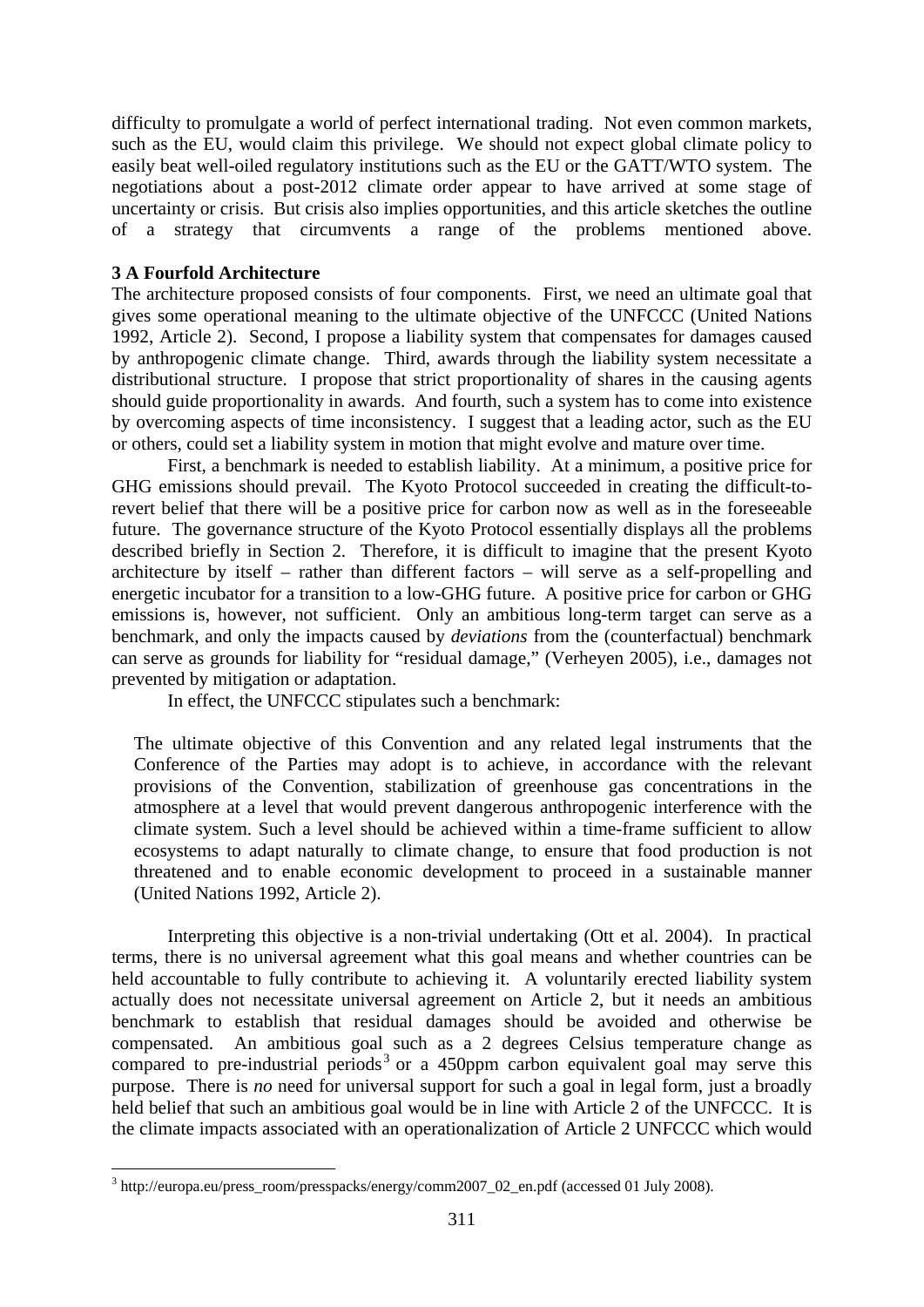constitute a zero liability benchmark, and any excess damages relative to this benchmark would be considered for compensation. The damages themselves need to be caused by anthropogenic climate change, not by normal fluctuations in climate.

Second, Immanuel Kant's categorical imperative serves as a point of departure for liability for damage. As Kant stipulated:

Act only according to that maxim whereby you can at the same time will that it should become a universal law (Kant 1993 [1785], 30).

 Kant suggests that a concerned party should act in accordance with a collective goal in mind and no fallacy of aggregation exists (Sprinz 2000). If everyone behaved accordingly, there would be no need for a liability fund as everyone would be satisfied. This is unlikely to be the case for the foreseeable future as a transition to a low-GHG world economy is expected to take 25 to a hundred years. The charm of the liability fund is to entice parties to join the liability fund such that the emissions of major emitters become more broadly aligned with Article 2 UNFCCC – akin to compliance with an intertemporal Kantian categorical imperative on unwanted climate change.

Attribution of cause and effects ought to be in the hands of a neutral judicial body that has no interest whether and which amount to award. For simplicity, let us define it as the climate court. It should simply apply judicial rules and procedures to see whether there is sufficient evidence that links anthropogenic emissions to climate-induced damages.<sup>4</sup> If this link can be credibly established based on judicial best practice, the climate court would make an award. The effective award to be made from the liability fund would be proportional to the percentage of emission covered by the members of the liability fund. In terms of establishing cause and effect, climate change resembles liability for smoking-induced health care damages. While early warnings were issued already by the midst of the  $20<sup>th</sup>$  century (Doll and Hill 1950), it took court cases several decades to reasonably establish cause and effect relationships and make financial awards to relevant parties<sup>5</sup> and to arrive at the WHO Framework Convention on Tobacco Control of 2003.<sup>6</sup> The rule of law and independent adjudication are at the core of a liability system for anthropogenic climate change. Awards would only to go members of the liability fund.

Third, the distributional rule used is strict proportionality. This applies to the damages covered, compensation received, and the contributions to be made. While there are many alternatives to strict proportionality considered in the climate negotiations, including work by this author (Schröder et al. 2002, 140-141), it appears that simplicity and transparency afford the greatest advantage. Proportionality over time adjusts who is liable to which degree. Until now, most industrialized countries would be disproportionally liable due to their high share of emissions. If current projections regarding an increasing share by rapidly developing countries such as Brazil, China, and India are correct, then their share of emissions will increase over time.

This would increase the percentage of contributions which these countries make to the fund. Such a system has one undisputable advantage: It rewards any country for outright mitigation, as GHGs not created cannot cause liability, necessitate no contributions to the liability fund (in the extreme case of no emissions). This rule applies to past emissions since

 $<sup>4</sup>$  See also Jaeger et al. (2008).</sup>

<sup>5</sup> http://www.naag.org/backpages/naag/tobacco/msa/msa-pdf/1109185724\_1032468605\_cigmsa.pdf (accessed 02 April 2009).

<sup>6</sup> http://www.fctc.org/index.php?option=com\_content&view=article&id=22&Itemid=28 (accessed 02 April 2009).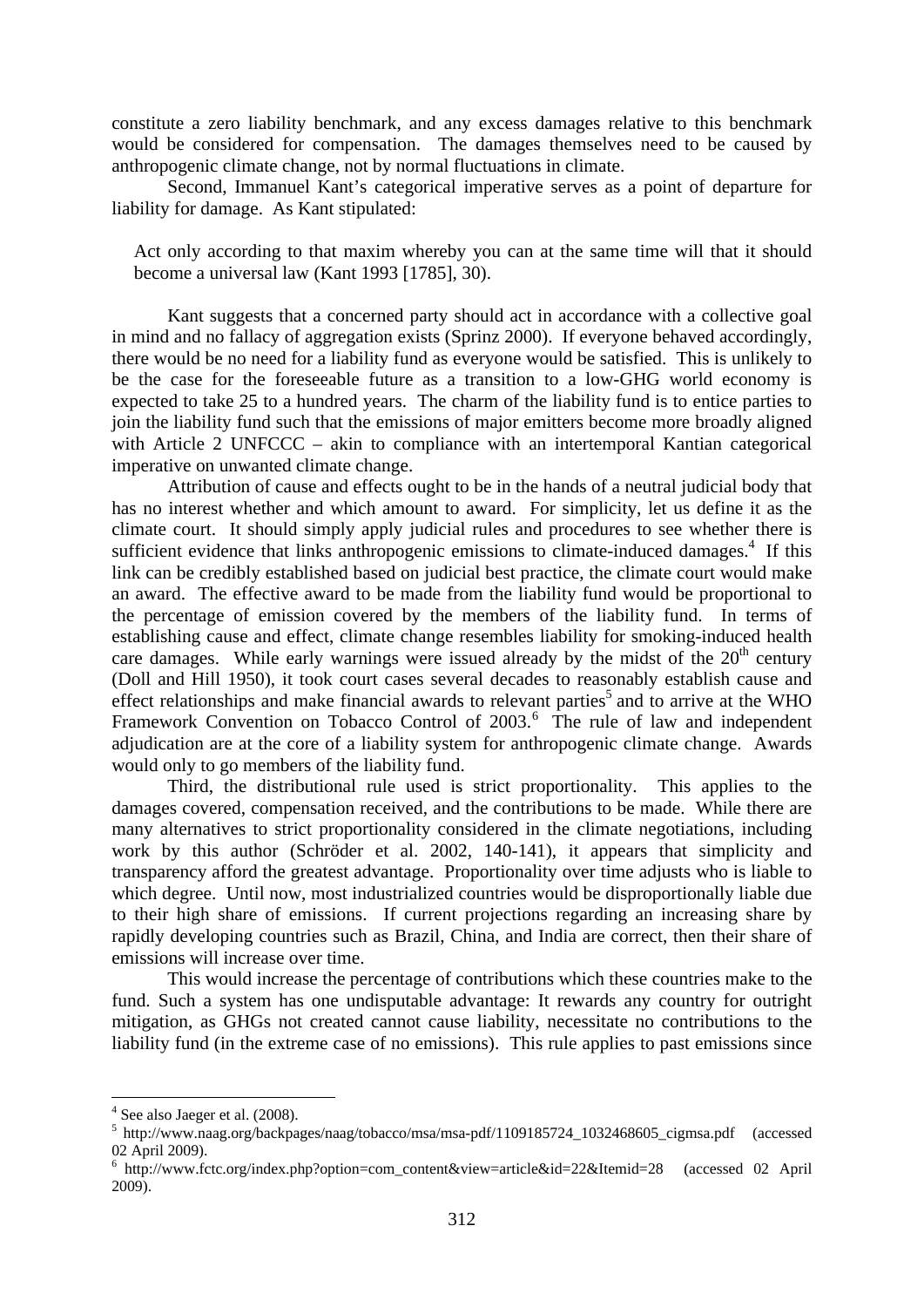the reference year, and also provides incentives to curb future emissions regardless of current aspirations for economic development.

The liability fund would make awards using strict proportionality.<sup>7</sup> As we presently consider countries (rather than consumers or individuals) to be liable for climate change, they would be held liable for the percentage of damages caused by climate change in proportion to their emission share since a specific reference year. For example, if the EU were responsible for 17% of worldwide CO2 emissions since 1990 (reference year for emissions in the UNFCCC), then the EU were liable for 17% of the anthropogenically induced climate damages occurring after 1990 (see Figures 1 and 2 for illustration). The same rule applies to all other countries. Alternative reference years could be 1992 (the opening for signature of the UNFCCC). The parties to the UNFCCC, which enjoys close to universal support, have explicitly endorsed both reference years, and it is the integral of emissions since the reference year (minus potential depreciation of GHGs due to atmospheric processes) that creates the basis for counting cumulative emissions. In order to become a plaintiff, the country of the plaintiff has to join the liability fund, and make payments to it in proportion to its intertemporal integral of emissions since the base year. The liability fund thus takes care of the disparity of shares in emissions and shares in damages and provides an overall incentive for emission reductions. Those actively expecting a net transfer in their favor will likely join such a fund, others are more likely to abstain in the beginning. In order to have some funds at its outset, a major emitter needs to join the liability fund. Proportionality of coverage of cumulative emissions translates into identical proportions available for compensation. If this fund covers 40% of worldwide emissions since the reference year, it would only make awards equivalent to 40% of the damages and self-indemnify from the remaining 60% of damages by pointing plaintiffs to the actors responsible for the uncovered damages. This procedure limits the threat of immediate insolvency and a run on the fund, besides the length of time needed for the adjudication of the case. If the damages from smoking are any guidance, it will take several decades for court decisions to award compensation. In the meantime, the fund could be build up to relevant size.

Fourth, the time inconsistency problem has to be restrained. In their Nobel-prize winning work on time inconsistency, Kydland and Prescott (1977) demonstrate that optimal choices at one point in time may be at odds with optimal choices at future points in time. Policies may be designed such that one policy rule is administered in the first period, e.g., encouraging low emissions. However, at a later point in time, it may be the best policy to actually permit high emissions. More generally, governments are tempted to renege on earlier promises given changes in circumstances. "The suboptimality arises because there is no mechanism to induce future policymakers to take into consideration the effect of their policy, via the expectations mechanisms, upon *current* decisions of agents" (Kydland and Prescott 1977, 481). Naturally, the challenge of time inconsistency applies to long-term climate policy.

A prominent way to escape this challenge is to essentially tie one's hands irrevocably to an ambitious goal and have an institutional setup that does not allow for easy departure from the path chosen earlier. Thus, the need for a credible frontrunner arises who irrevocably wishes to lead in terms of aiming at a low-GHG future while contributing the kernel of a liability fund of credible size to demonstrate its sincerity. At this point in time, the EU may be the only group of countries of substantial size that has a long-term ambition (2 degrees Celsius goal), $8$  prepares for unconditional emission reductions (20% by 2020 as compared to

<sup>&</sup>lt;sup>7</sup> The valuation of economic damages is worth a separate treatment. Due to space limitations, this cannot be accomplished in an architectural sketch.

<sup>8</sup> http://europa.eu/press\_room/presspacks/energy/comm2007\_02\_en.pdf (accessed 01 July 2008).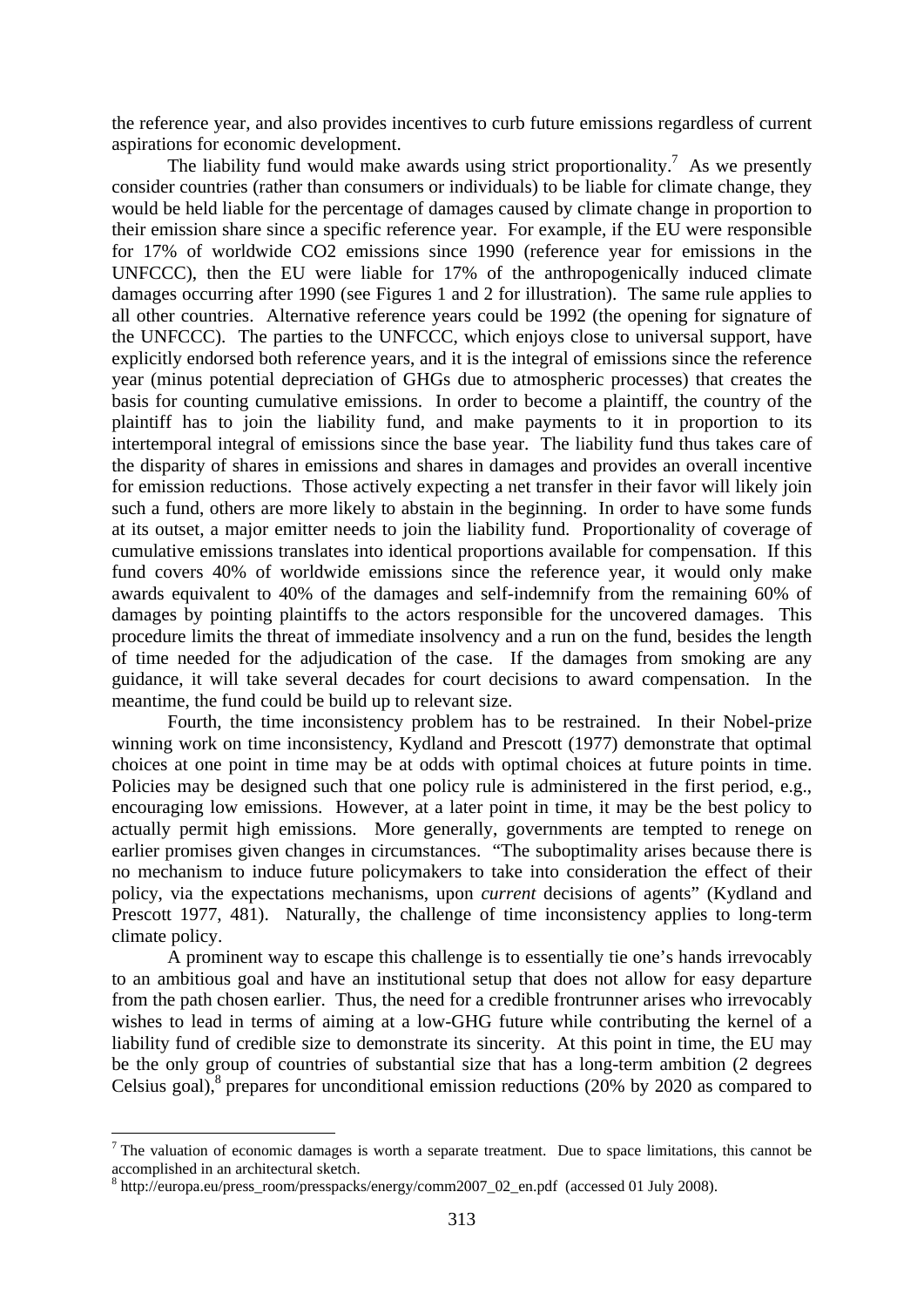1990), and aims at halving its emission by the middle of this century. $9$  In addition, the EU has created a carbon market for roughly half its industrial emissions and the income generated from auctioning all permits could serve as the contribution to the liability fund. Any other country is encouraged to join, but there may be little competition to be the first mover. As awards are only given to plaintiffs whose countries are members of the liability club, plaintiffs will induce their countries to join.<sup>10</sup> Countries abstaining from joining a mutual liability fund would remain politically vulnerable to being sued directly through their own court system (e.g., the USA) or in other international fora of the UN system (Sprinz 2005; Ochs and Sprinz 2008).

What should the liability fund actually fund? Since mitigation is the central action variable to reduce one's contributions to the liability fund, only adaptation and compensation for residual damage remain as potential purposes. In effect, adaptation and compensation for damages not avoided are essentially two different forms of compensation related to damages. Funding for adaptation is transferred in anticipation of damages, compensation (in the narrow sense) is awarded ex post. The plaintiffs are entitled to compensation for damages proportional to the aggregate emission share of countries covered by the liability fund, and they could use it for adaptation measures or outright compensation. This, however, assumes that we have infinite time to spare when making awards. Given reasonable anticipation, funds sent by countries covered by the liability fund to potential plaintiffs, e.g., for adaptation measures, should be considered prepayments under a potential settlement. To make sure that resources are left for ex post compensation for climate impacts not avoided, at least 50% of the liability fund should be held back for ex post adjudication to avoid that plaintiffs do not sue a fund that already exhausted its resources. This rule also limits the temptation to buy political allegiance under the guise of climate adaptation.

#### **4 Challenges to the Architecture**

Readers may consider this architecture to be insufficient to assure that the world will avoid dangerous climate change. This may indeed be the case, yet many alternative architectures share this fate (Aldy and Stavins 2007). Rather than consider complex schemes, I propose Shaker architecture. The proposed liability fund does not rely on elaborate interstate negotiations, yet is fully upscalable to universal membership. The liability architecture requires at least one frontrunner who is willing to expose itself to limited liability, but the architecture is indifferent about the identity of the frontrunner. Under ideal circumstances, such as perfect anticipation and procedures, the architecture proposed achieves full compliance with an ambitious interpretation of Article 2 and need not make awards: Countries would make appropriate emission reductions and avoid liability. If the outcomes are less benign, damaged parties are left with a good chance for actual compensation.

The architecture proposed so far should be augmented by a range of finer points to understand its basic working and make it robust against some likely challenges. These points are addressed in a question and answer format.

#### *Who Will Serve as The Plaintiff?*

1

The law normally operates either by (i) perfect adherence by parties covered under the law or (ii) the courts dealing with infringements on the law. Since there is little expectation that countries are currently on the way to universal implementation of an ambitious interpretation of Article 2 UNFCCC, it is not far-fetched to expect that some actor will seek redress for climate-induced damages. But who shall be entitled to claim damages?

 $9$  http://register.consilium.europa.eu/pdf/en/07/st07/st07224-re01.en07.pdf (accessed 02 April 2009).

<sup>&</sup>lt;sup>10</sup> If nobody sues the liability fund, the contributions could be repaid.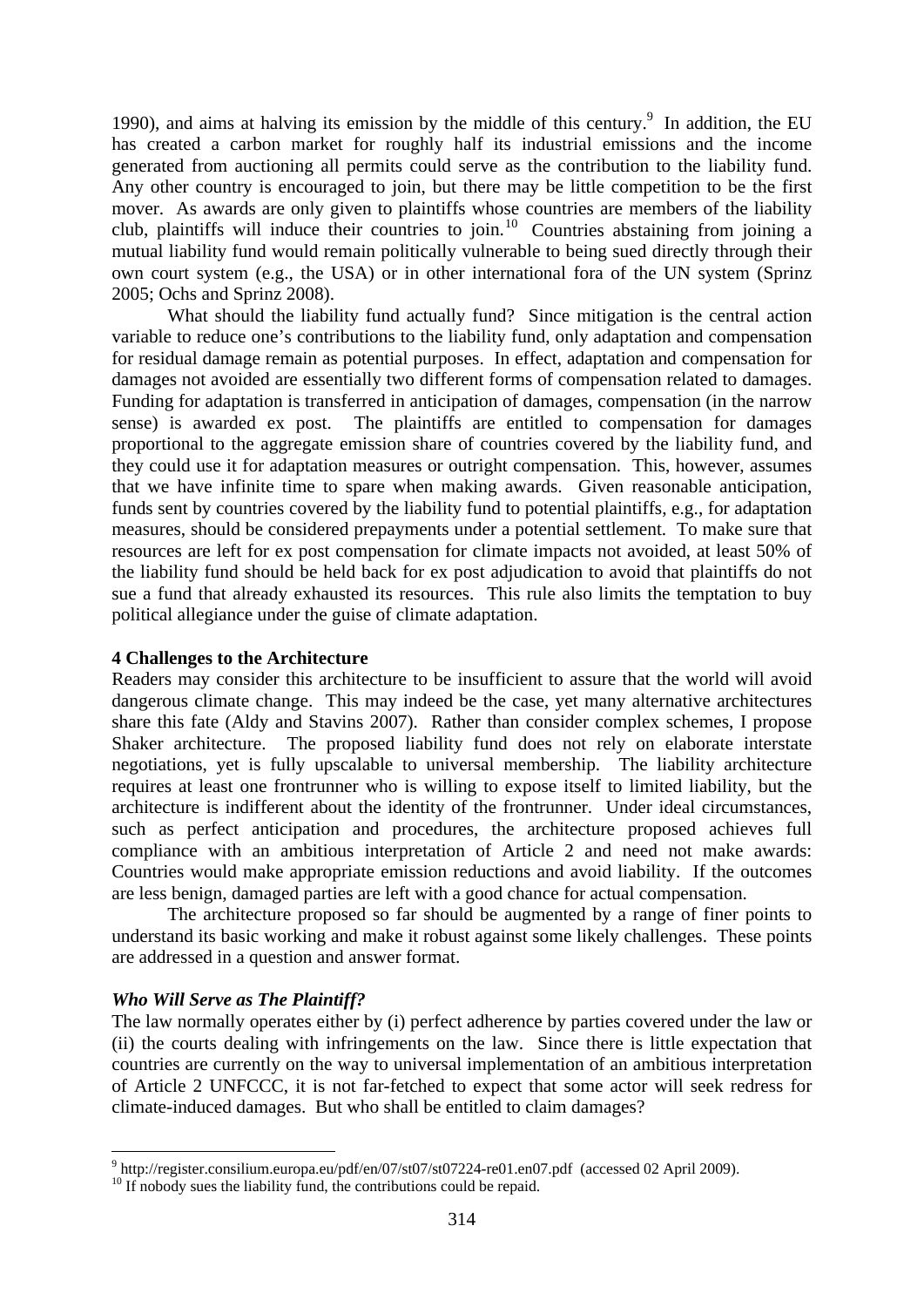I suggest that any person should be able to make a case for compensation, provided some minimum criteria are met for the sincerity of the case. A pre-screening procedure of the climate court should weed out frivolous cases in order to avoid clogging the judicial system. While anyone or groups of persons or entities (incl. countries and groups of countries) can sue and potentially win cases, awards should be reserved for persons or entities in member countries of the liability fund. Persons or entities in the frontrunner country are equally entitled to sue and receive awards.

This procedure allows the climate courts to start considering questions of cause and effects – which are likely to take more than a decade. The requirement for plaintiff's country being a club member of the liability fund provides incentives for plaintiffs to induce their country or countries to join the liability fund system.<sup>11</sup> As a result, the liability fund system is likely to grow beyond a committed frontrunner.

#### *What Happens If There are Different Interpretations of Article 2 UNFCCC?*

Assume a world without universal agreement on the meaning of Article 2 UNFCCC with respect to a zero liability benchmark. Would there be scope for multiple liability funds?

Given our current understanding of the climate system and our future preferences, we are unlikely to arrive at a universally agreed upon interpretation of Article 2 UNFCCC now or in the foreseeable future. But this does not have to be harmful. Our world has different product standards, lives with different laws, and has different economic, political, or social ambitions. Thus, we should expect that more than one liability fund emerges. Let them compete! Some countries may prefer a 350 ppm equivalent goal (Hansen et al. 2008) whereas others may prefer a 450 or 550 ppm equivalent goal. Member countries would selfselect into liability funds with different ambitions, may become members of multiple funding systems, and can engage in merger and acquisition agreements between liability funds. Will the "law of the least ambitious program" - the survival of the fund with the least ambitious interpretation of Article 2 UNFCCC - become observed reality (Underdal 1980, 1998; Hovi and Sprinz 2006)?

The outcome depends on the position of the *most* ambitious party that creates a specific liability fund. If it is of sufficient size, it may attract particularly climate-vulnerable parties to join it. Domestic budgetary oversight or competing claims for funds by domestic constituents will quickly limit costly membership in too many liability clubs. But what happens if the most ambitious fund opts for a very unenthusiastic goal, such as 1,000 ppm carbon equivalent goal? If the most climate-friendly country is very unambitious, then there may be no need to care for long-term climate-related damages. To instill more optimism, a liability fund could also be created by interested private persons or private entities (such as charitable foundations), and countries could join private frontrunners. Given the current realities in world politics, it is very likely that at least some financial, societal, or sovereign actor is willing to purse a somewhat ambitious interpretation of Article 2 UNFCCC.

#### *What Happens If a Country Leaves The Liability Fund?*

1

Some countries may be willing to join the fund early on in the expectation that high damages and small premiums will benefit it in the early phase of the fund's life, but that GHGintensive development plans provide incentives to leave the liability fund after the first awards. These expectations may indeed be realistic. What can be done to keep countries from exploiting the liability fund by way of the timing of membership?

 $11$  For regions without universally accepted sovereignty or a permanent population (such as Antarctica) a trustee solution will be created.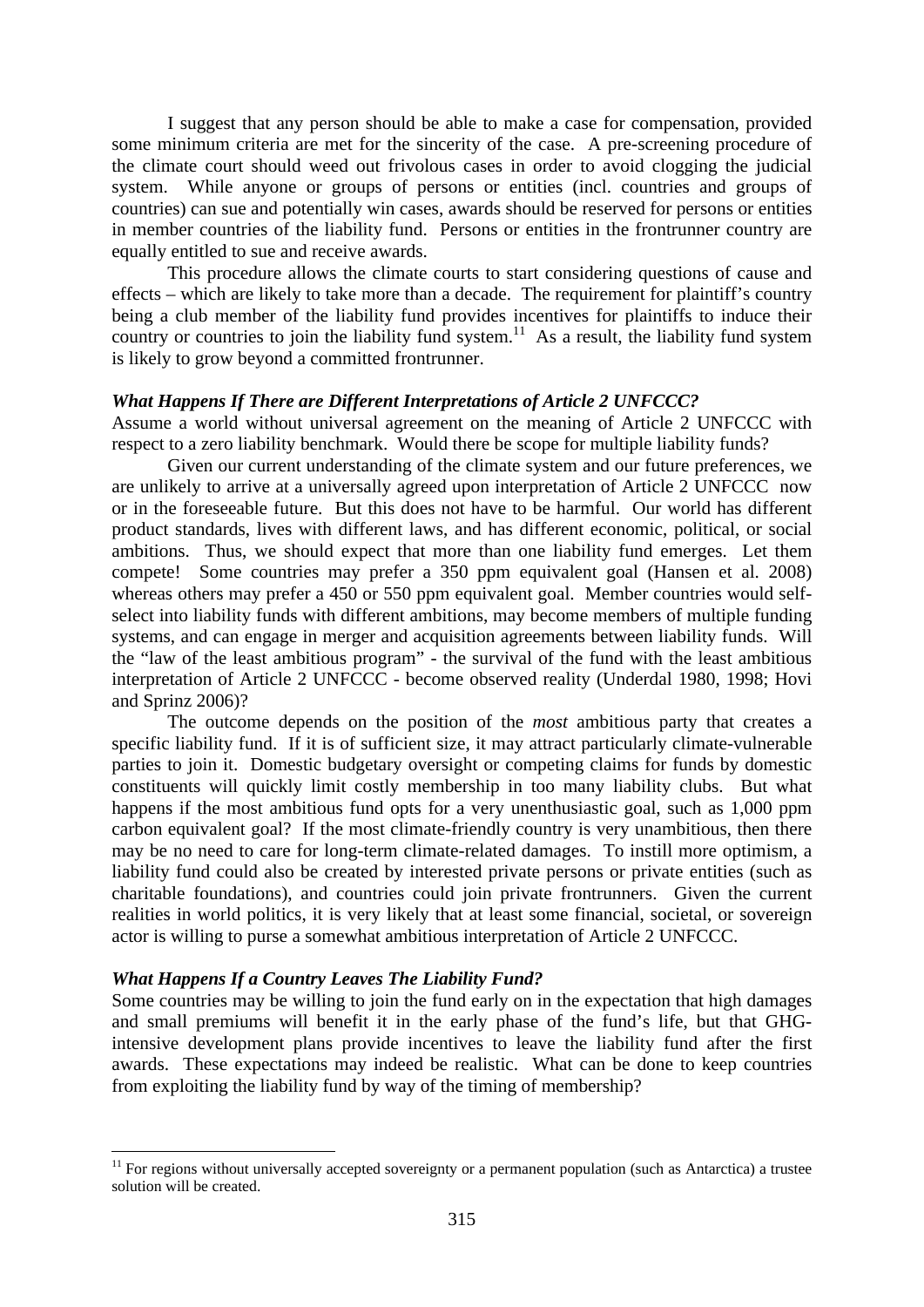Membership in a law-abiding system that takes decades to grant awards can be expected to have norm-establishing and socializing functions. But even if it does not, there is no need to make awards in the form of one-time payments. Ex post compensation can be awarded similar to an infinite interest payment for bonds, thereby lengthening the horizon of a party that may otherwise cancel its membership. But even if a party leaves liability fund A to join fund B or to leave the liability system completely, there is scope to limit the gaming of membership: Cancel all undisbursed payments to the party leaving the liability fund, reduce the coverage of the overall fund by using the proportionality rule, and make renewed membership conditional upon immediately paying up for previously uncompensated obligations for emissions. The latter mechanism serves as a membership fee that is not charged on permanent members. During periods of non-membership or membership in less ambitious liability funds, countries would become politically vulnerable. Conversely, if they abandon less demanding liability funds in favor of more demanding liability funds, they become less politically exposed.

#### *What is The Role of International Agreement?*

No international agreement is needed. The liability system relies on a frontrunner to come into existence. The only guidance needed is Article 2 UNFCCC, i.e., prevention of dangerous climate change, and nearly all countries have already subscribed to this norm. Potential merger and acquisition  $(M \& A)$  among rival liability systems may necessitate standard commercial negotiations among M  $\&$  A partners – besides due diligence. While unified international standards may solve coordination problems, a variety of liability funds may help solve the participation problem.

#### *What is The Role of Science?*

There is considerable scope for the role of science, and a liability system actually serves as a test of the credibility of science. In this context, science is understood to be all knowledge generating systems that links causes (emissions) and effects (climate damages), quantifies the effects, and parcels the effects out to relevant causal mechanisms. Without these three aspects of knowledge, the liability system cannot work. Fundamentally, the judicial system will adjudicate climate cases similar to the case of smoking and health- related research, i.e.,

- whether GHG emissions will lead to adverse effects,
- how and in which measurement units damages will be calculated, and
- which part of the assessed damages in a particular case (e.g., storm-related destruction of a large forest) can be attributed to anthropogenic climate change and which part shall be attributed to other causes (see Jaeger et al. 2008).

Those parts of damages which cannot credibly be linked to anthropogenic GHG emissions should be settled through means other than the climate liability fund.

The fact that science often does not speak with one voice should not pose a special problem. There are competing theories of why individuals undertake crimes, and the courts were and remain able to adjudicate cases of murder despite changes in science and its fashions. There is no reason for climate change to pose a new challenge to lawyers. The complexity involved may suggest that climate courts should be able to draw on specialized expertise, but the same is true for any other novel category of court cases.

In many respects, a liability system is a vote of the confidence by lawyers on the science of climate change. Two aspects matter in this context: means and variance. If confidence is below the threshold needed for the award of compensation through the climate courts, then the mean award should be zero. Beyond the threshold of confidence, the awards should be positive. The more exact the knowledge provided by the scientific sector, the lower the variance to be considered in the awards. At the upper end of confidence, we could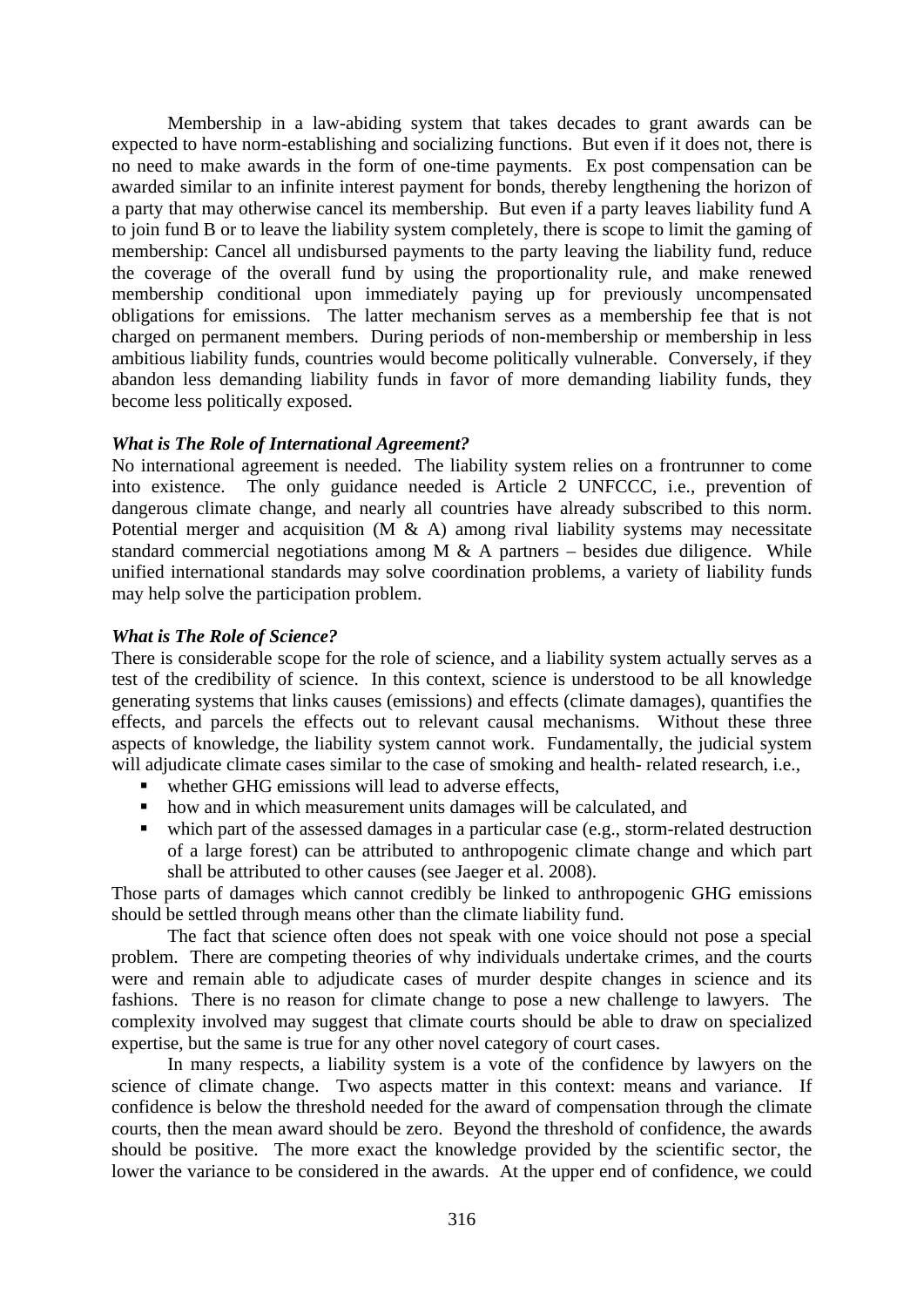have awards with zero variance. Zero variance is unlikely to be accomplished in the foreseeable future, but advances of science should allow the variance to be narrowed over time.

#### *Why is a Frontrunner Needed?*

A frontrunner of non-trivial size is needed to establish the liability fund. Ideally, the largest cumulative emitter should serve as the founder of the liability fund as it assures potential plaintiffs a sizeable enough award to be worth its country's membership as well as the pursuit of a court case. For practical reasons, the founder or founding group should ideally cover 10% or more of cumulative emissions. The USA, China, and the EU qualify for such a role. The EU appears to be the most suitable candidate at this point in time, but any other coalition with an ambitious interpretation of Article 2 UNFCCC is welcome.<sup>12</sup>

#### *How Can The Credibility of The Liability System be Assured?*

There is no guarantee that the liability system will come into effect, and there is no guarantee that the system – once erected – will remain credible. To limit the first challenge, a credible frontrunner has to be found who pursues the project as a private good even while creating global public benefits. The second challenge can be addressed by a Political Climate Exchange.

The Council of the EU has decided in March 2007 to pursue an unconditional emission reduction of 20% of GHGs by 2020 as compared to 1990, irrespective of the ambition of other countries.<sup>13</sup> Current efforts at creating a climate and renewable energy program are meant to add credibility to this political goal. Why the EU is willing to advance an ambitious goal until 2020 and pursue halving its emissions by the middle of this century remains somewhat clouded. The EU may test its authority as an aggregate vis-à-vis its member states, may be willing to show world leadership on an issue it cares for while having a reasonable chance to implement its past promises under the Kyoto Protocol (European Environment Agency 2007), or may have other reasons for pursuing its ambitions. To make the degree of credibility of the frontrunner's resolve transparent and to assess the credibility of the liability system over time, it would be desirable to create a Political Climate Exchange (PCX).

The PCX would trade assets similar to those found on the Iowa Electronic Markets.<sup>14</sup> Rather than offering bets on who the next US president will be or which monetary policy decision the US Federal Reserve Board will take in the near future, the PCX could offer future trades with different maturities whether the frontrunner will comply with its announced goal. Prices of 100 units would signal 100% trustworthiness, a price of 0 units would signal complete untrustworthiness. As long as sufficient liquidity is guaranteed via market makers, strategic interventions by influential actors curbed, and insider trading avoided, the PCX could signal the resolve of the frontrunner. In addition, this system could later be applied to the liability system at large. The point is to make transparent to all interested parties whether a liability system and the policies of frontrunners are credible and when crises of trust ensue. Ratings of sovereign bonds by rating agencies fulfill the same function – with all the known imperfections. In essence, information markets would substitute for political access to

 $12$  Scholars of international relations will think of hegemonic stability theory and the provision of global public goods (see (see Keohane 1984; Kindleberger 1986; Olson 1971). The good provided here is potentially global in scope but in fact a club good: Only members of the liability fund are eligible for awards. The phasing of disbursement of awards makes the execution of the exit option less likely as compared to a situation with a costfree exit option.

<sup>&</sup>lt;sup>13</sup> http://register.consilium.europa.eu/pdf/en/07/st07/st07224-re01.en07.pdf (accessed 02 April 2009).<br><sup>14</sup> http://www.biz.uiowa.edu/iem (accessed 02 April 2009).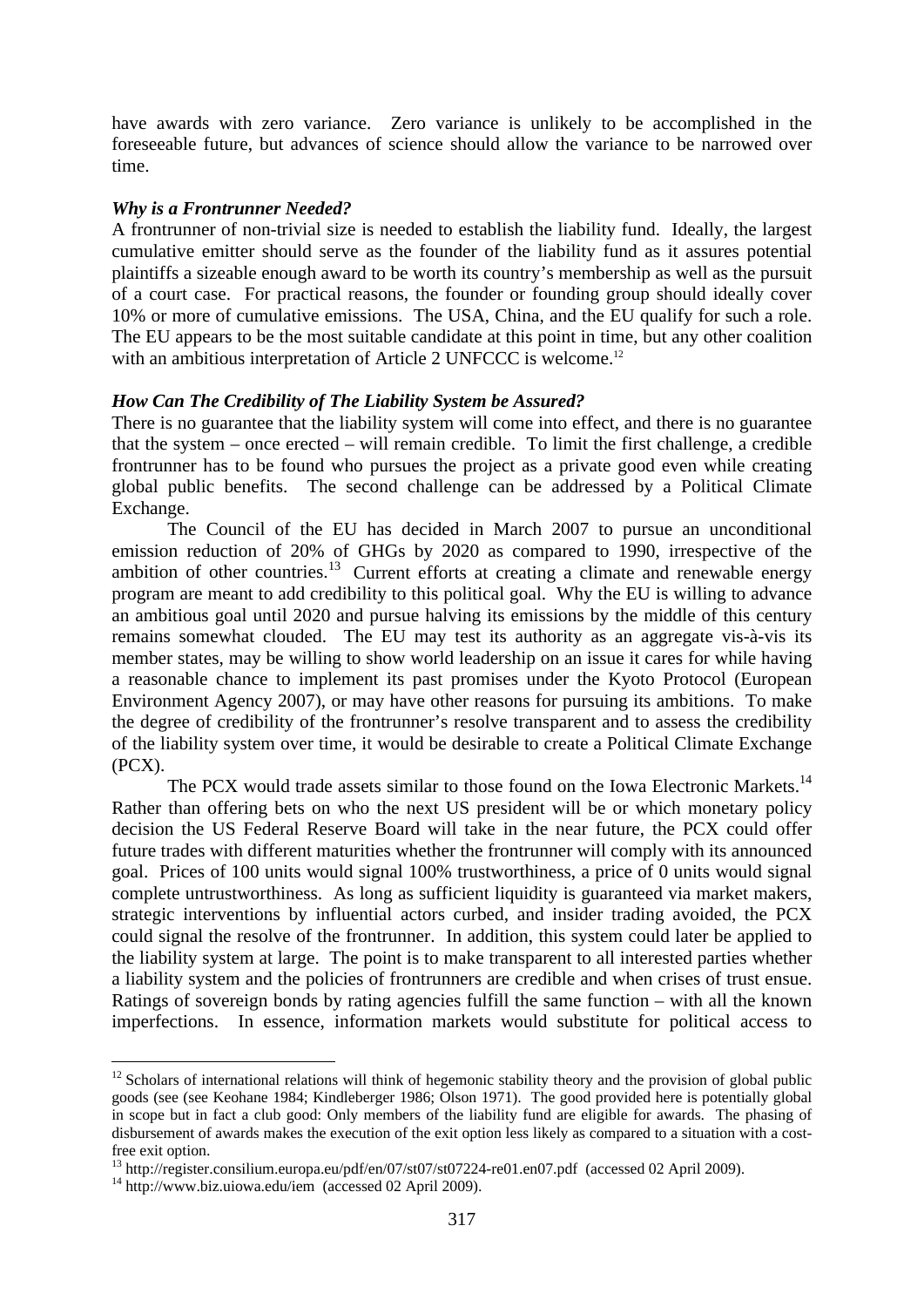decision-makers by the few. The liability fund should be audited by at least three accounting firms to limit conflicts of interest, with rotation of auditors after 5 or 10 years. The audits should be made available to the public as well as the responses by the PCX's management.

# *How Can The Architecture be Made Universal?*

The architecture is universal and fully upscalable. The liability fund, once erected, can grow with the help of new members. Plaintiff's countries have to become club members before awards can be disbursed, thereby inducing growth in membership. The fund is upscalable to complete membership of the UN membership system, and in this case, the awards would cover nearly all anthropogenic emissions. As membership grows, a governance system has to be created. It should resemble those of stock exchanges, not that of the UN system. In effect, the credibility of the management of the liability fund would be reflected in the PCX quotes. As there is no necessity to have just one liability system, I would expect competing systems to emerge, with some of them offering gold standards and others only silver or bronze standards for management and their ambitions to curb climate change. Their respective price quotes should reflect the differences in products offered.

# *How Can We Deal with Parties Claiming Repeat Damages?*

Climate change is an enduring challenge, not a one-time problem. The liability fund is created with a perspective towards long-term operation. It is funded on the basis of cumulative emissions over time, and it shall make awards for cumulative anthropogenic climate damages. Assume in a thought experiment that the same cumulative emissions trigger damage  $X$  at time  $t_0$  and a different damage at  $t_1$ . An insurance would normally be entitled to cancel an insurance plan after settling a claim for  $t_0$ . Given that we know considerably little about cumulative climate damages and substantial inertia in the climate system (even if we reduced GHG emissions to zero overnight), liability should cover damages. Given that the liability fund cannot exclude cumulative damages by design, it should be allowed to make deductibles to limit damages at  $t_0$  and at  $t_1$  at the latest. In effect, the climate courts could stipulate that some part of the award at  $t_0$  has to go to adaptation measures to limit the damages at  $t_1$ . Insurance for earthquakes, such as the California Earthquake Authority, mandates deductibles to align the interest of the insured with that of the earthquake fund and avoid moral hazard by the insured. Adaptation funding granted in advance of settlements could be transformed into prepayments for later awards. Thus, there would be a proper nexus between adaptation funding for vulnerable areas and ex post compensation for unavoided damages, using the former as prepayment towards the latter.

# *Is a Liability Fund Politically Realistic?*

Whether a sovereign entity (or any other credible actor) is willing to bind itself for centuries to come remains an open question. States are organizations build originally for eternity with long-term dependence of the rulers on the ruled or its selectorate, i.e., those factually keeping rulers in power or replacing them with alternative rulers (Bueno de Mesquita et al. 2003). By this benchmark and several millennia of experience with political organization, cautious optimism is warranted. Nothing qualitatively new is required of countries, private actors or other actors in the creation of a long-term liability system.

# *What are The Ulterior Motives for a Climate Liability Fund?*

In essence, selfishness on behalf of the plaintiffs and limited altruism if not selfishness on the part of the frontrunner are needed to create a global public good. While human organization can always lead to undesired and counterintuitive consequences (e.g., liability for gynecologists may lead to a reduction in medical assistance to those wishing to deliver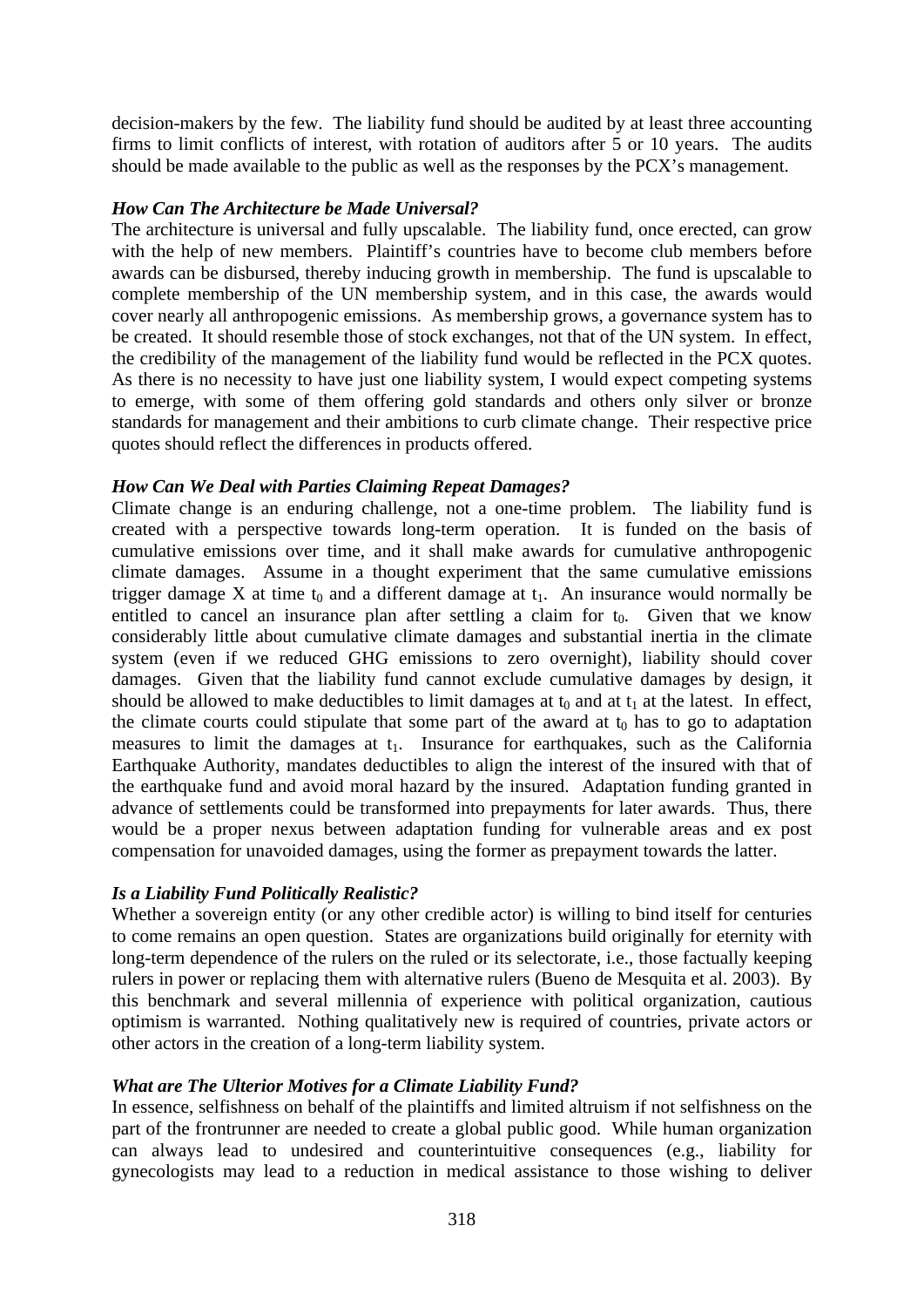babies), it is conceivable that a climate-related liability system will encourage strong mitigation and reserve a minor role for litigation. In this case, the expectations mechanism would have achieved the desired goal. In the case of a substantial role for liability, making excessive awards would certainly run the system bankrupt. This would be properly picked up by the PCX. Judges aware of such a possibility and with a mind on their future employment are likely to keep an eye on the tradeoff between actual damages, putative fines, and the liquidity of the liability fund. And even if such a system were to undergo bankruptcy, members of a successor liability system could treat past contributions as a prepayment to a successor liability fund. At best, selfishness would propel strong mitigation while insuring damaged parties that they will not be left alone if mitigation is less than perfect.

# **5 The Case for Decentralized Responses**

Carbon-labeling of foods is emerging, organic food has acquired substantial market share in several countries despite unproven health effects and a premium on prices, and some industries consider carbon neutrality. Even a whole industrialized country such as Norway has proposed to become carbon-neutral by 2050.<sup>15</sup> Thus, there is enthusiasm for a more climate-friendly future, and we have some reason for cautious optimism. An ambitious "global deal" appears unlikely to emerge in the near future due to a variety of simultaneous challenges. Instead, a simple, decentralized system of liability funds could take over some of the challenge to avoid dangerous climate change.

Long-term climate policy needs a reminder why it is useful and for whom. Once financial power is given to those facing damages, the emissions side will be reminded of its exposure. A liability system by itself is unlikely to deliver avoidance of dangerous climate change, but it can

- establish a well-known social mechanism of compensation for damages based on the polluter-pays principle,
- $\blacksquare$  it is fully adjustable to various levels of the maturity of science,
- $\blacksquare$  the architecture outlined here does not require international agreement,
- invites the damaged to become part of a permanent liability club while erstwhile recipients may become net contributors later,
- signals powerful incentives to mitigate,
- it furthers the rule of law in all member countries as well as among sub-national and trans-national plaintiffs, and
- we have considerable experience with most of the components needed.

The system outlined here does not require new preferences, a new world order, global agreement, a green consciousness, political correctness, or other characteristics. It simply requires appropriate allocation of property rights, business sense, legal experience, and a politically courageous frontrunner. Keep it simple, and let a frontrunner step forward!

#### **References**

- Aldy, Joseph E., and Robert N. Stavins. 2007. *Architectures for Agreement: Addressing Global Climate Change in the Post-Kyoto World*. Cambridge: Cambridge University Press.
- Bueno de Mesquita, Bruce, Alastair Smith, Randolph M. Siverson, and James D. Morrow. 2003. *The Logic of Political Survival*. Cambridge, Mass.: MIT Press.

 $15$ <sup>15</sup> http://www.regjeringen.no/en/dep/smk/primeminister/Prime-Minister-Jens-Stoltenberg/Speeches-and-Articles/Speech-at-Trafalgar-Square-London/Speech-to-the-congress-of-the-Labour-Par.html?id=463749; http://www.regjeringen.no/en/dep/smk/Whats-new/News/2007/The-Prime-Minister-sets-new-climategoal.html?id=463791 (accessed 02 April 2009).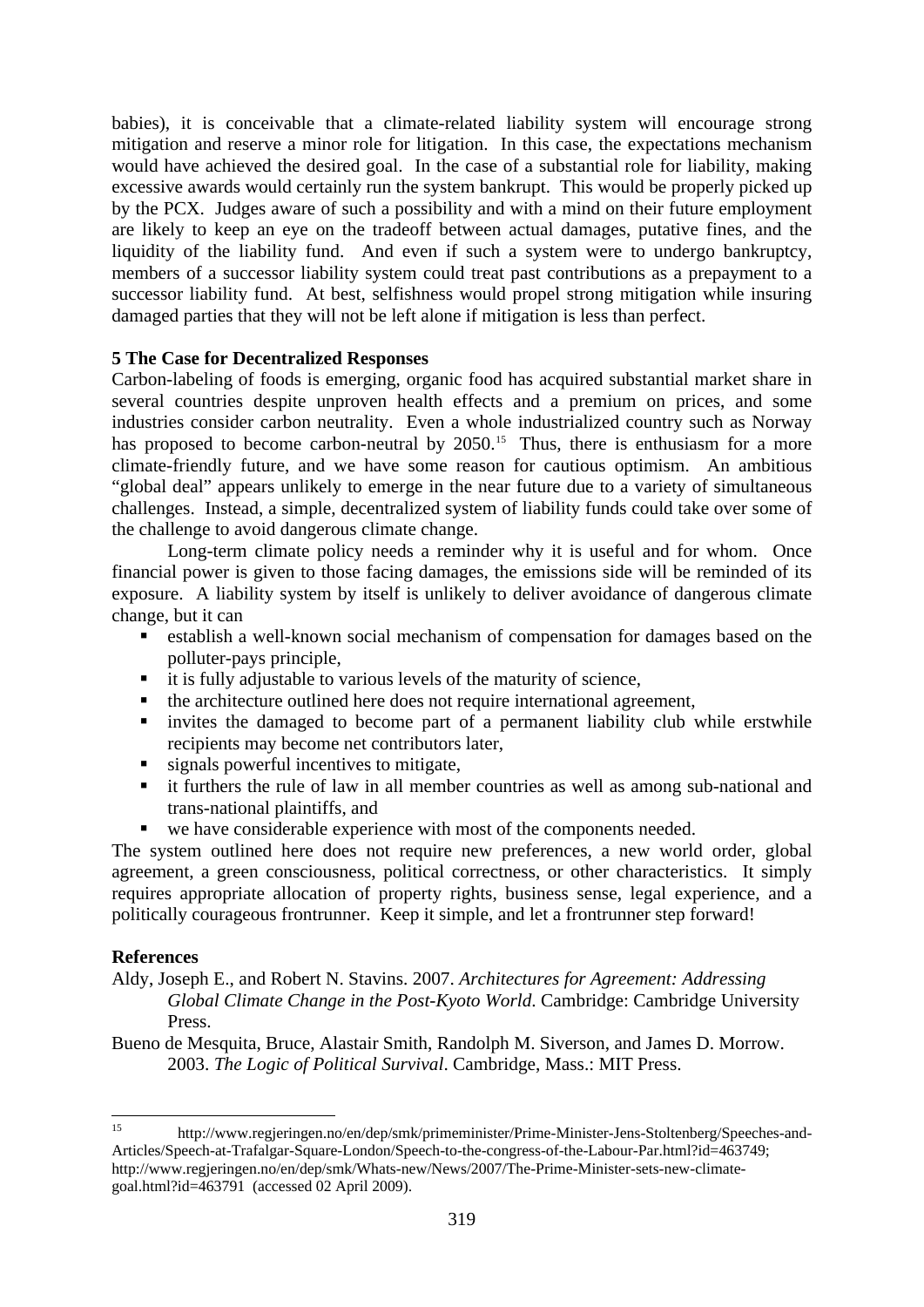- Climate Analysis Indicators Tool (CAIT). 2009. Version 6.0. Washington, DC: World Resources Institute. Available from http://cait.wri.org.
- Doll, Richard, and A. Bradford Hill. 1950. "Smoking and Carcinoma of the Lung Preliminary Report." *British Medical Journal* 2 (4682):739-48.
- European Environment Agency. 2007. "Greenhouse Gas Emission Trends and Projections in Europe - Tracking Progress Towards Kyoto Targets." Copenhagen: European Environment Agency.
- German Advisory Council on Global Change. 2008. *Climate Change as a Security Risk*. London: Earthscan.
- Hansen, James, Makiko Sato, Pushker Kharecha, David Beerling, Valerie Masson-Delmotte, Mark Pagani, Maureen Raymo, Dana L. Royer, and James C. Zachos. *Target Atmospheric CO2: Where Should Humanity Aim?* 2008. Available from http://www.columbia.edu/~jeh1/2008/TargetCO2\_20080407.pdf (accessed 02 April 2009).
- Hovi, Jon, and Detlef F. Sprinz. 2006. "The Limits of the Law of the Least Ambitious Program." *Global Environmental Politics* 6 (3):28-42.
- Hovi, Jon, Arild Underdal, and Detlef F. Sprinz. forthcoming. "Implementing Long-Term Climate Policy: Time Inconsistency, Domestic Politics, International Anarchy." *Global Environmental Politics*.
- Intergovernmental Panel on Climate Change. *Climate Change 2007: The Physical Science Basis - Summary for Policymakers*. Intergovernmental Panel on Climate Change 2007a. Available from http://www.ipcc.ch/pdf/assessment-report/ar4/wg1/ar4-wg1 spm.pdf (accessed 02 April 2009).
- ———. *Fourth Assessment Report Climate Change 2007: Synthesis Report, Summary for Policymakers* 2007b. Available from http://www.ipcc.ch/pdf/assessmentreport/ar4/syr/ar4\_syr\_spm.pdf (accessed 02 April 2009).
- Jaeger, Carlo C. , Jette Krause, Armin Haas, Rupert Klein, and Klaus Hasselmann. 2008. "A Method for Computing the Fraction of Attributable Risk Related to Climate Damages." *Risk Analysis* 28 (4):815-23.
- Kant, Immanuel. 1993 [1785]. *Grounding for the Metaphysics of Morals*. Translated by J. W. Ellington. 3rd ed. Indianapolis, IN: Hackett.
- Keohane, Robert O. 1984. *After Hegemony Cooperation and Discord in the World Political Economy*. Princeton, N.J.: Princeton University Press.
- Kindleberger, Charles P. 1986. "International Public Goods Without International Government." *The American Economic Review* 76 (1):1-13.
- Ochs, Alexander, and Detlef F. Sprinz. 2008. "Europa Riding the Hegemon? Transatlantic Climate Policy." In *Hegemony Constrained: Evasion, Modification, and Resistance to American Foreign Policy*, ed. D. B. Bobrow. Pittsburgh, PA: University of Pittsburgh Press.
- Olson, Mancur. 1971. *The Logic of Collective Action Public Goods and the Theory of Groups*. Cambridge: Harvard University Press.
- Ott, Konrad, Gernot Klepper, Stephan Lingner, Achim Schäfer, Jürgen Scheffran, and Detlef Sprinz. 2004. "Reasoning Goals of Climate Protection. Specification of Article 2 UNFCCC." Bad Neuenahr-Ahrweiler: Europäische Akademie GmbH, Bad Neuenahr-Ahrweiler.
- Schröder, M., M. Clausen, A. Grunwald, A. Hense, G. Klepper, S. Lingner, K. Ott, D. Schmitt, and D. Sprinz, eds. 2002. *Klimavorhersage und Klimavorsorge [Climate Prediction and Precautionary Measures]*. Berlin: Springer.
- Sprinz, Detlef F. 2000. "Problems of Cross-Level Inference in Political Science." *Climatic Change* 44 (3):393-408.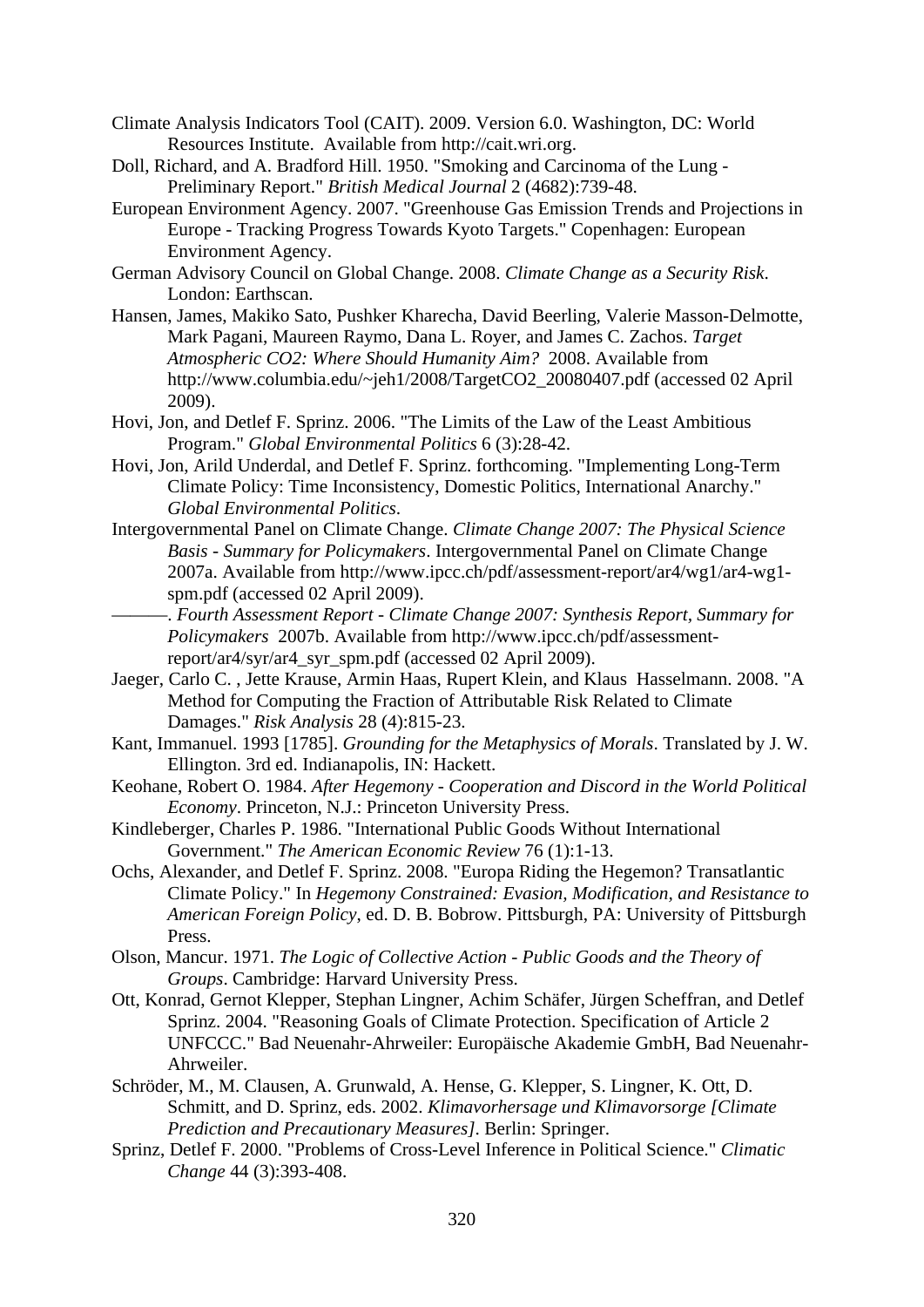- ———. 2001. "Comparing the Global Climate Regime with Other Global Environmental Accords." In *International Relations and Global Climate Change*, ed. U. Luterbacher and D. F. Sprinz. Cambridge, MA: The MIT Press.
- ———. 2005. ""Für das Klima haften?" [Liability for Climate Change?]." *Politische Ökologie* (December 2005/January 2006):77.
- Stern, Nicholas. *Key Elements of a Global Deal on Climate Change*. London School of Economics and Political Science 2008. Available from http://www.lse.ac.uk/collections/granthamInstitute/publications/KeyElementsOfAGlo balDeal\_30Apr08.pdf (accessed 02 April 2009).
- Underdal, Arild. 1980. *The Politics of International Fisheries Management: The Case of the North-East Atlantic*. Oslo: Scandinavian University Press.
- ———. 1998. "Introduction." In *The Politics of International Environmental Management*, ed. A. Underdal. Dordrecht: Kluwer Academic Publishers.
- United Nations. *United Nations Framework Convention on Climate Change* 1992. Available from http://unfccc.int/resource/docs/convkp/conveng.pdf (accessed 02 April 2009).
- Verheyen, Roda. 2005. *Climate Change Damage and International Law: Prevention, Duties and State Responsibility*. Leiden: M. Nijhoff.